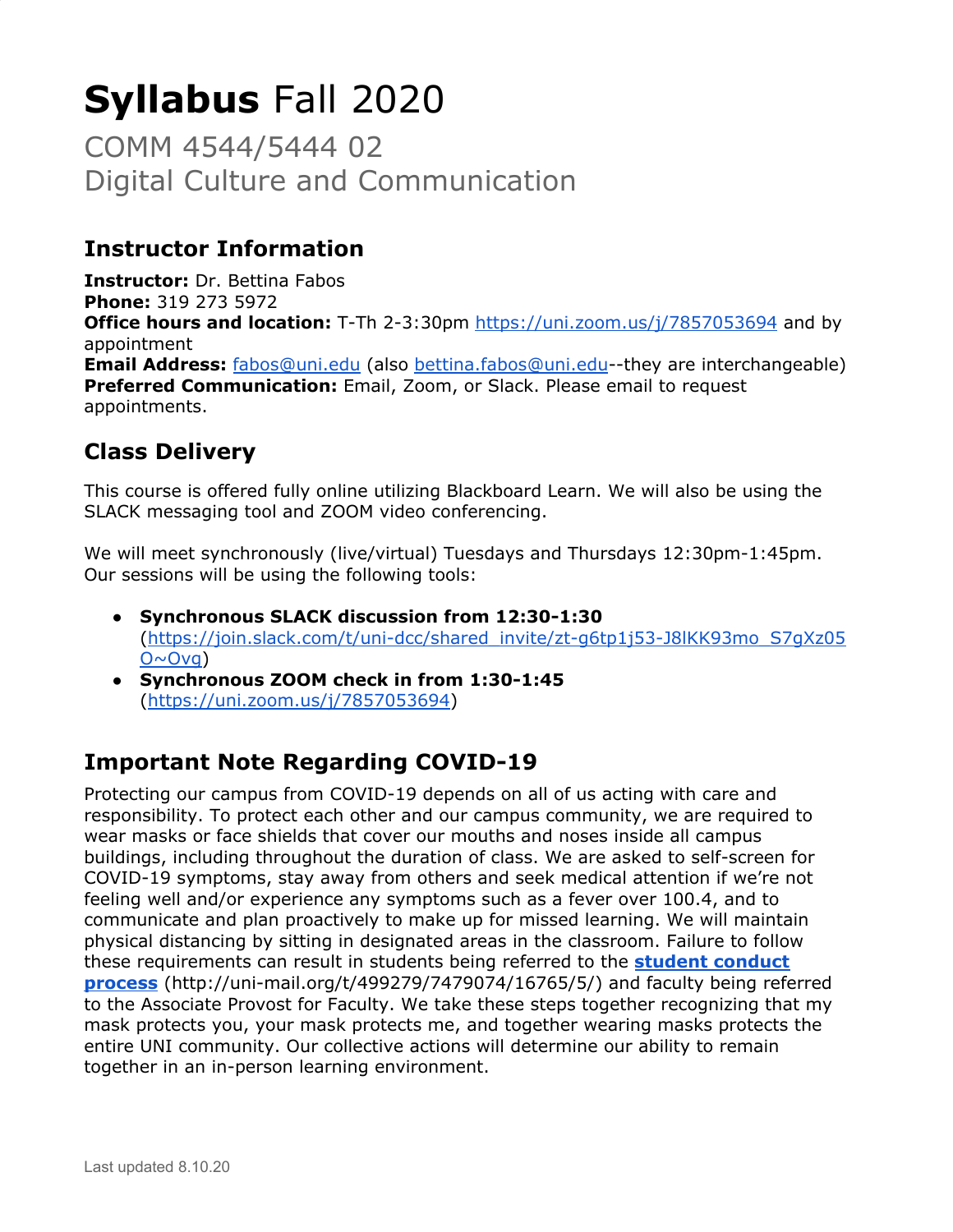# **Land Acknowledgement**

I would like to acknowledge the land on which we gather is the occupied territory of the Ioway, Sauk and Meskwaki, Wahpeton, and Sioux People.

## **Course Description and Purpose**

#### **Course Description**

Investigation of the relationships between technology and communication and their impact on social behavior, thought, and culture. Prerequisite(s): junior standing. (Fall and Spring)

**Prerequisite:** COMM COR 1010 (48J:002). (Fall)

#### **Purpose**

The purpose of this course is to help you critically analyze the complex social, economic, political, and personal pressures and opportunities brought by new technologies and our constantly changing digital environment. It is a foundation course for the Interactive Digital Studies major and minor.

## **Benefits**

The content will benefit you by helping you recognize and navigate current and future digital trends that will play a role in your work life, family life, and friendships. It will help you become discursive in new technology topics, and possibly introduce you to career paths you had not yet previously considered

## **Credit Hours -3 Credits**

This course meets the Course Credit Hour Expectation outlined in the Course Catalog. Students should expect to work approximately 2 hours per week outside of class for every course credit hour.

Generally, I will provide feedback on assignment submissions within a week after the due date. Grading rubrics are included in each of the modules.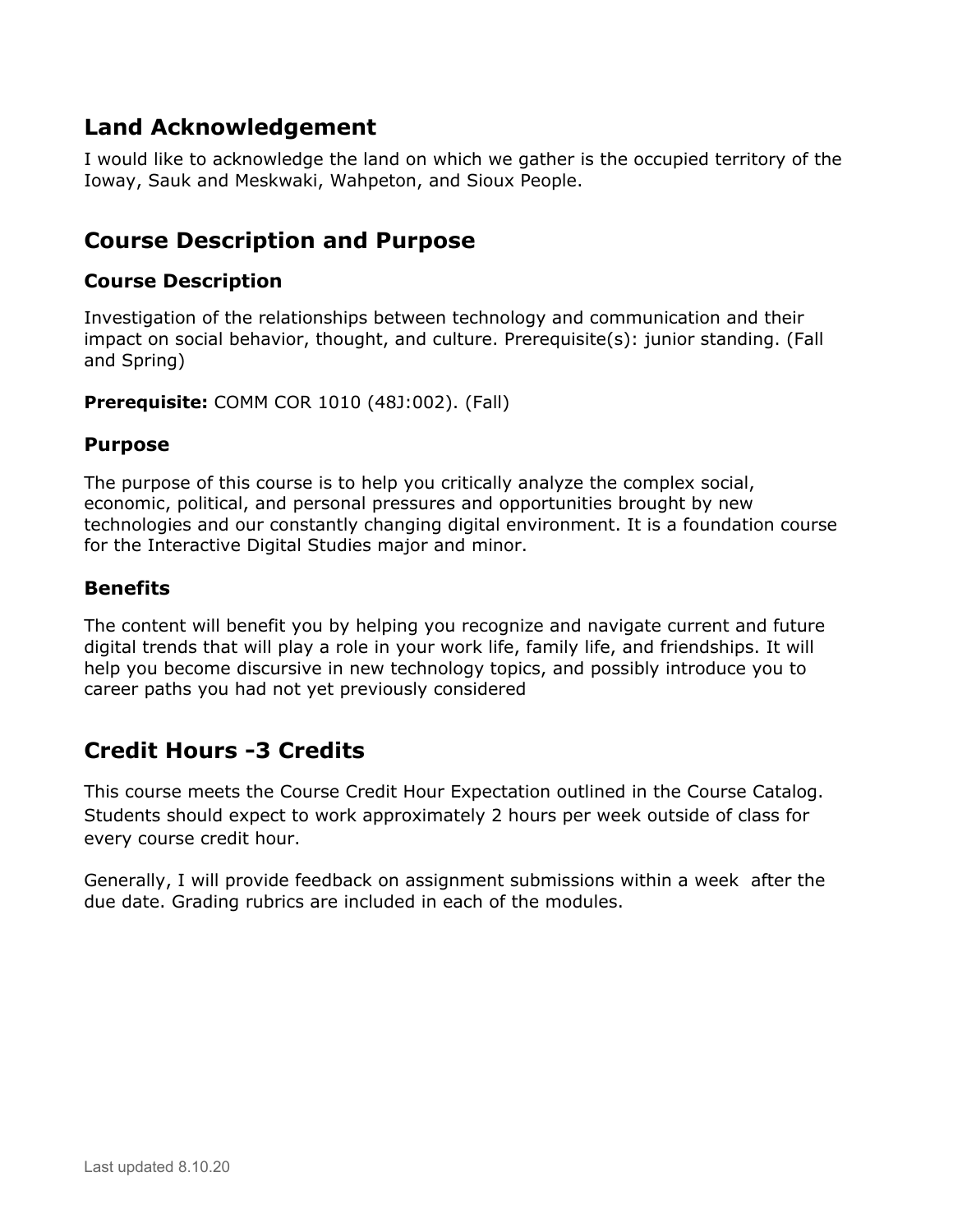# **Learning Objectives**

#### **University Level Outcomes**

- **Critical Thinking:** You will demonstrate critical thinking through the ability to evaluate, analyze, and integrate information from a variety of sources in order to develop reasoned positions and solutions to problems.
- **● Communication:** you will display competence in oral, written, and visual communication, as appropriate for their discipline.
- **Program Content Knowledge:** You will demonstrate discipline-specific knowledge and skills in their major fields of study.

## **Interactive Digital Studies Program Level Objectives**

- **Digility:** You will develop agile creativity through immersion in new technology.
- **Ideas Matter:** You will be able to critically engage with the ethical, economic and social challenges of our increasingly digital world.
- **Collaboration is king:** You will demonstrate effective collaboration competencies.
- **Confident Self Learning:** You will develop the confidence to approach new digital interfaces, applications, and programming languages to problem-solve independent of peers or instructors.

## **Course Level Objectives**

By the end of the course you will be able to:

- 1. Explain the critical debates that define our digital age. (CLO 1)
- 2. Evaluate your personal relationship with technology. (CLO 2)
- 3. Apply theory to practice by participating in digital culture. (CLO 3)
- 4. Articulate major future digital trends. (CLO 4)
- 5. Develop well-researched critical arguments. (CLO 5)
- 6. Demonstrate collaboration and self-learning skills. (CLO 6)

## **Modular Level Objectives**

- 1. Evaluate the extent our phone and computer applications occupy our brains, leading us (and society overall) to digital overload. (MLO 1)
- 2. Examine how our ability to read deeply is becoming jeopardized. (MLO 2)
- 3. Examine how we use our phones to substitute for memory. (MLO 3)
- 4. Examine how the business of addiction takes advantage of our psychological vulnerabilities. (MLO 4)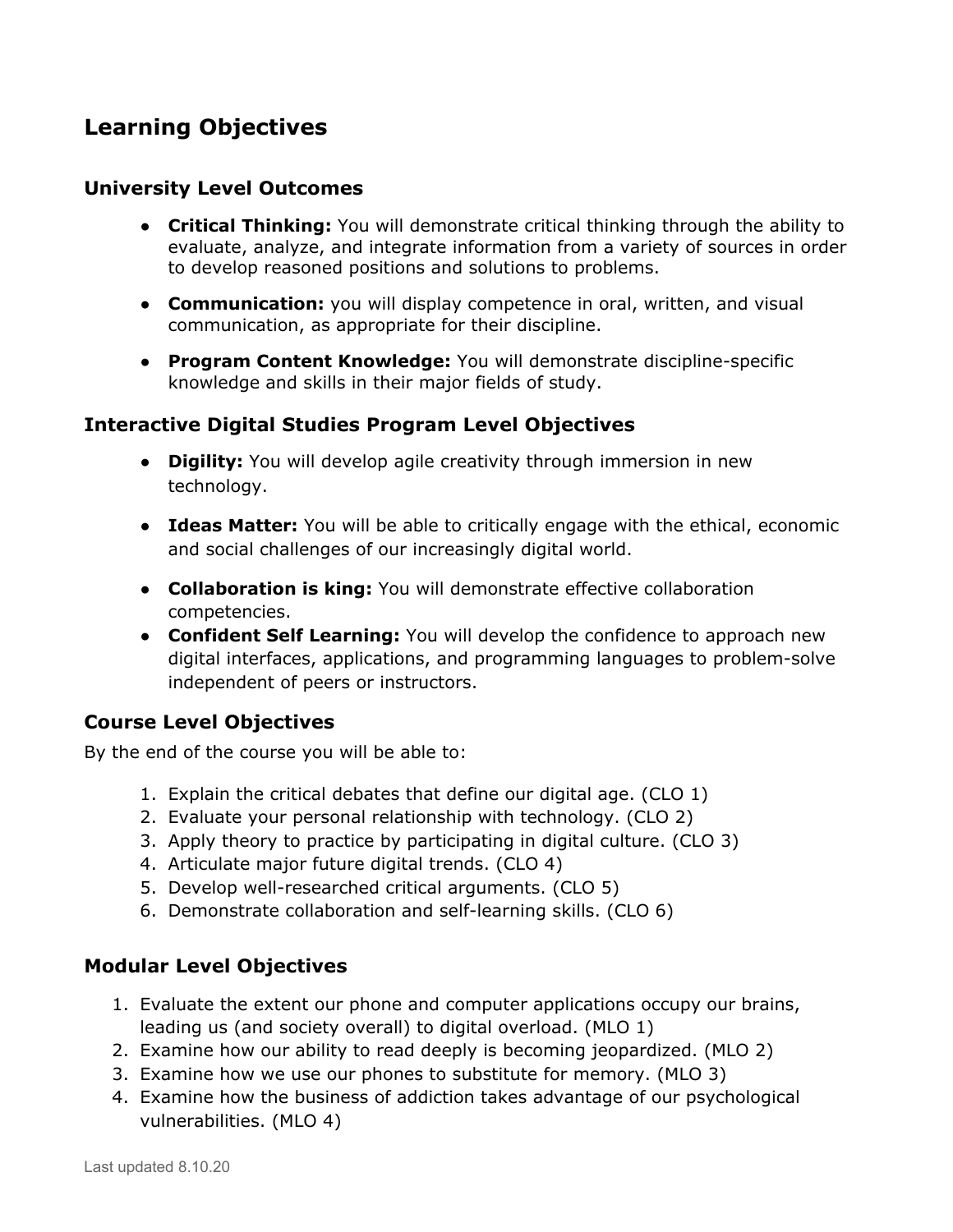- 5. Describe the way screens and addiction affect our health. (MLO 5)
- 6. Describe the physical and environmental implications of technology production and deconstruction. (MLO 6)
- 7. Explain two opposing strategies for getting people to work more productively and creatively (time to think vs. constant and increasing pressure) (MLO 7)
- 8. Explore the way boredom can set our minds free. (MLO 8)
- 9. Differentiate between a work that has all rights reserved (Copyright)), is in the Public Domain, or has been licensed to the Creative Commons. (MLO 9)
- 10. Articulate the phenomenon of Wikipedia in the context of the public web. (MLO 10)
- 11. Gain experience in public archiving and the Creative Commons through participation in a nonprofit public archiving project. (MLO 11)
- 12. Explain government surveillance, power and control, including Aaron Swartz, the U.S. Government case against him (Computer Fraud and Abuse Act), SOPA, and the fight for Net Neutrality. (MLO 12)
- 13. Explain U.S. government surveillance, power and control, including Edward Snowden and the Patriot Act (especially Section 215). (MLO 13)
- 14. Explain what is meant by the Panopticon. (MLO 14)
- 15. Articulate the future of Chinese population control, using surveillance via facial recognition and social credit. (MLO 15)
- 16. Describe the future trends of surveillance technology worldwide. (MLO 16)
- 17. Articulate the ethics and increasing tensions surrounding internet Big Tech Privacy and home/corporate surveillance. (MLO 17)
- 18. Explain Facebook's (and social media's) complicated and compromising role in terms of democracy, privacy, and surveillance. (MLO 18)

# **Course Organization and Schedule**

This course is organized around the following themes--from personal to political. There are 4 modules that contain weekly content:

## **MODULE 1: Personal Technology**

Weeks 1-4 (August 17 - September 13)

Our relationship with smartphones and computers. We will start by focusing on the way digital culture affects our everyday lives.

#### **MODULE 2: The Public vs. Private Web**

Weeks 5-7 (September 14 - October 4)

We will then investigate non profit initiatives, like Wikipedia and Fortepan Iowa, that aim to keep portions of the web in public hands. We will also investigate corporate forces that want to dominate and control these initiatives.

## **MODULE 3: Government Control and the Surveillance State**

Weeks 8-11 (October 5 - November 1)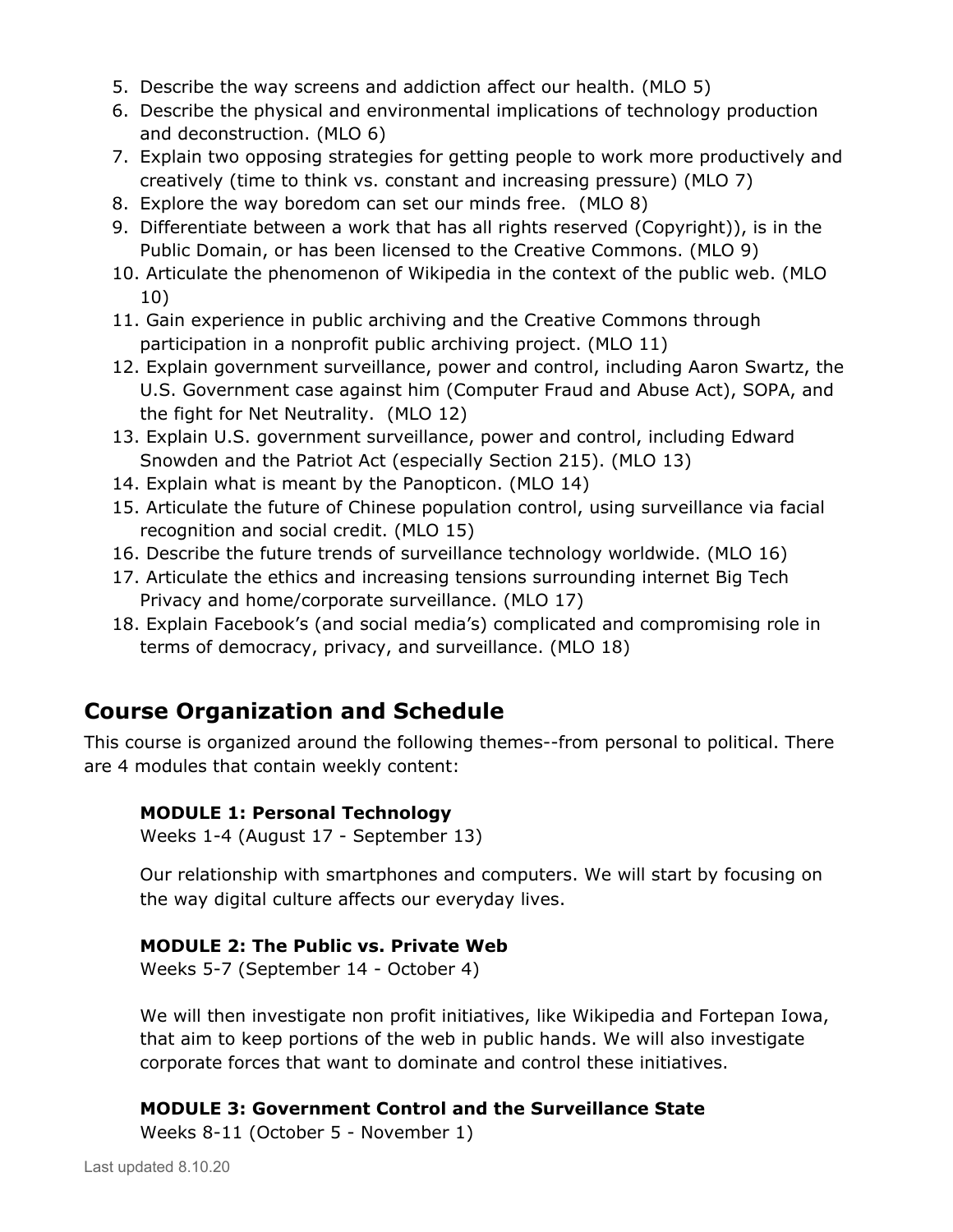Not too long ago, the most critical debates concerning the Internet involved intellectual property and copyright. Today, the big concern is unregulated surveillance: how so many governments, often with corporate cooperation, are using internet surveillance technology to monitor and control people, and sometimes entire societies. We will take a good hard look at these trends--some of them are alarming in terms of democracy and citizenship.

#### **MODULE 4: Corporate Ethics and Surveillance**

Weeks 12-15 (November 2 - November 25)

We will look at the largest companies, like Google and Facebook, critically examine their missions and motives, and circle back to how these companies are affecting our personal lives.

## **Required Texts/Readings**

Course readings include numerous articles, videos and podcasts from leading thinkers about digital culture, as well as a tradebook and two novels:

- Zomorodi, Manoush (2017). *Bored and Brilliant*: *How Spacing Out Can Unlock Your Most Productive and Creative Self* St. Martin's Press, ISBN-10: 1250124956, 184 pages (TRADEBOOK)
- *1984*, by George Orwell, Berkley Press (or earlier editions), 292 pages (depending on edition). (NOVEL)

This is SUCH an important novel, and you may have read it in high school or some other class at UNI. If you haven't read it, this is your chance. If you've already read it, it's time to read it again and reflect on how prescient it is. 1984 is a dystopian novel by English novelist George Orwell published in 1949. It follows the character of "Winston," and like the Circle, that follows "Mae," we experience through his eyes the consequences of a totalitarian regime run by "Big Brother" that uses mass surveillance and repressive regimentation to keep the society under control. The story takes place in an imagined future, the year 1984, when much of the world has fallen victim to perpetual war (think Covid-19), omnipresent government surveillance (think U.S. government spying initiatives explained in Killswitch), historical negationism, and propaganda (themes we'll discuss in Module 4). You will meet Winston, learn what he does for a living, and learn what his life is like in his tiny apartment with a surveillance screen that monitors his every move (there are also "Big Brother" surveillance screens all over his workplace). He has to watch what he says and what he does.

● *The Circle*, by Dave Eggers, Vintage Books 2014, ISBN-10 0385351399, 497 pages. (NOVEL)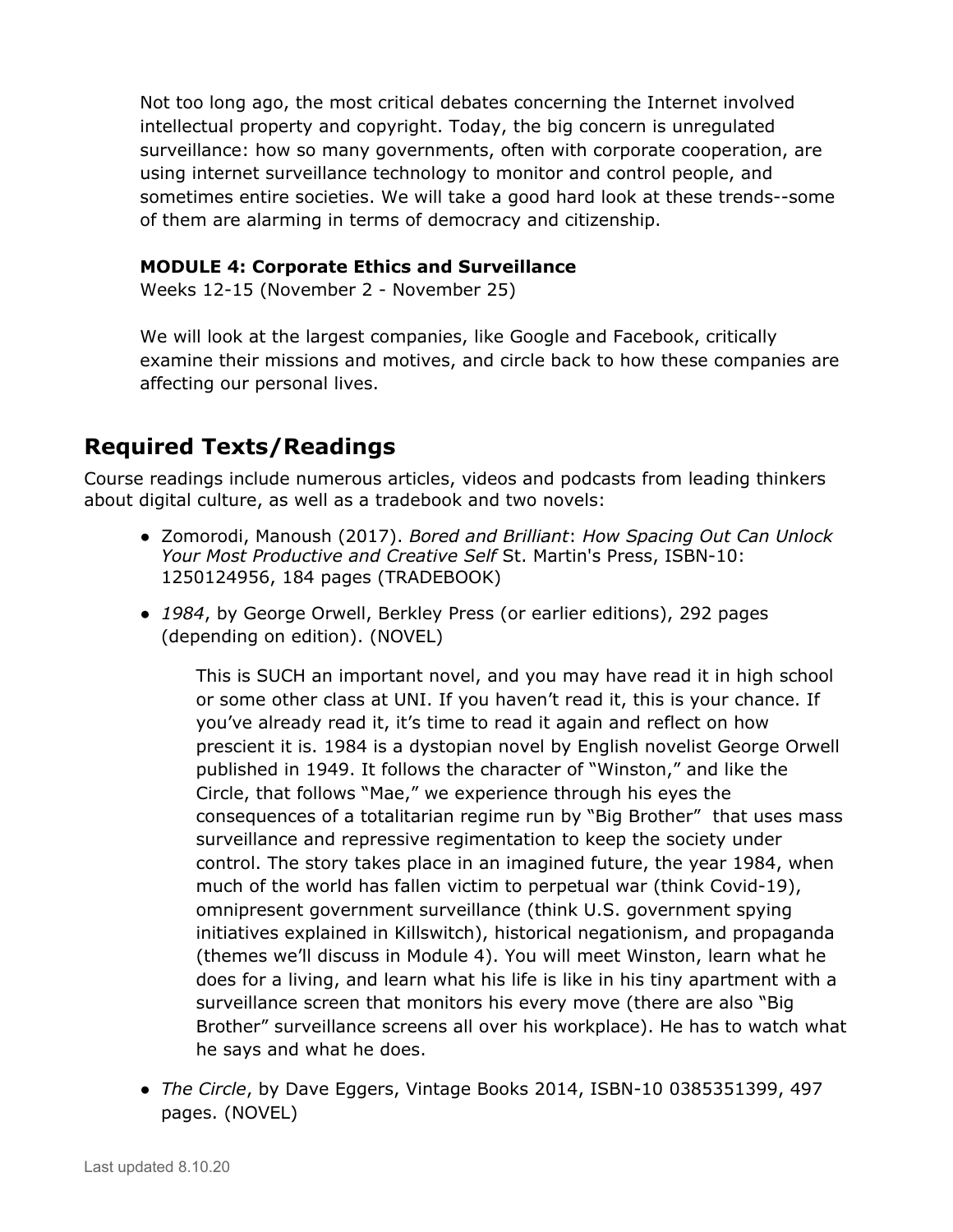This book is a novel, and I think sometimes novels can engage us in ways that a nonfiction article or book never could. Dave [Eggers,](https://en.wikipedia.org/wiki/Dave_Eggers) author of *The Circle*, is one of the most respected writers in the U.S. When he was writing *The Circle* (which was first published in 2014), he meant it to be truly dystopian; the only problem is that he had to keep revising b/c the future kept on catching up to him. And now *The Circle* (a fictional company that's a combination of FB, Amazon, Apple, Microsoft, and Google) comments on a lot of the problems we are experiencing with technology and Big Tech today. It is also derivative of the novel 1984 (Orwell), which we will also read! We will read *The Circle* throughout the entire semester and relate it to nearly every topic we talk about in class.

All three of these books are available for **overnight checkout at the Rod Library Reserve desk.** Rod Library offers the option of curbside pickup for anyone who cannot checkout in person due to COVID-19.

All assigned readings, videos, and podcasts are an independent means of providing concrete experience to prepare students for each class session. You are expected to carefully read/view/listen and take the time to reflect upon the assigned materials. Successful online discussions and reflection journals depend heavily on a high level of student preparation with regard to the reading.

## **Instructional Methods and Evaluation of Performance**

This course consists of the following activities and assessments to assist you in achieving the course and instructional module objectives. For each 3 or 4-week module you will work on various combinations of assignments, activities, discussions, readings, and challenges.

## **Synchronous (Live) Class Discussions via Slack and Zoom**

2 per week; 30% of your grade

We will meet synchronously (live/virtual) Tuesdays and Thursdays 12:30pm-1:45pm. Sessions will be in two parts:

- Synchronous SLACK discussion from 12:30-1:30 ([https://join.slack.com/t/uni-dcc/shared\\_invite/zt-g6tp1j53-J8lKK93mo\\_S7gXz05](https://join.slack.com/t/uni-dcc/shared_invite/zt-g6tp1j53-J8lKK93mo_S7gXz05O~Ovg)  $O \sim O(vq)$
- Synchronous ZOOM check in from 1:30-1:45 ([https://uni.zoom.us/j/7857053694\)](https://uni.zoom.us/j/7857053694)

**Purpose:** The purpose of these discussions is to engage with each other in an open discussion to critically examine the results of our personal challenges, the readings, and digital culture writ large. These topics will help students who typically are not accustomed to thinking independently or applying a critical analysis to views or beliefs, to start learning how to do so.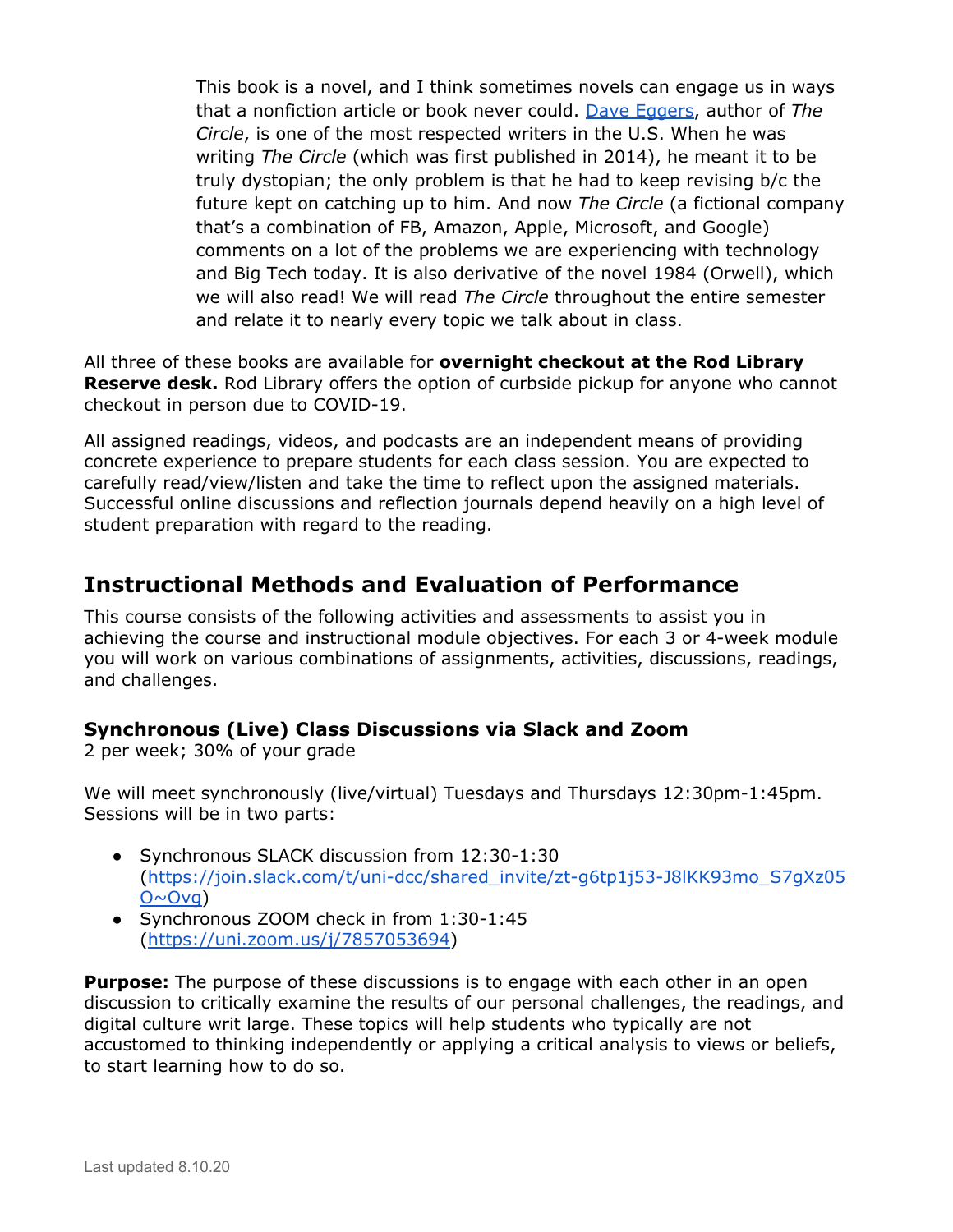**How to Prepare:** To be prepared for these sessions you will need to have completed the assigned readings and activities beforehand. A list of what is due and when is available in each weekly content folder in Blackboard Learn.

**Participation:** Online discussion will require active participation by all students. During our Slack and Zoom Discussions we will critically analyze the week's assigned readings, video, or podcast; discuss the results of the assigned Challenges and Quizzes; clarify course questions; and get to know each other.

You are required to engage in hour-long discussions during the semester (typically 2 per week; see Discussion Alternative below). You are allowed to miss one class discussion and still earn full credit. If you attend every discussion, you will receive up to **2.5%** extra credit.

**Etiquette:** Please always remember to address our Slack classroom community in a respectful manner. I expect each of you to agree and disagree with civility. I will give you your discussion grade at the end of the semester. You are free to check in with me to get a sense of how you are doing and where you might want to improve.

**Discussion Guidelines:** Being a good participant does not mean that you always have the answer; it can also mean that you know when to ask the right questions and when to recognize that the answers have already been offered by the class but need to be synthesized. Discussion is a central component of this class insofar as each person's analysis of the text can be enhanced by others' insights. Here is a link to my [discussion](https://docs.google.com/document/d/1vU1ZbWfBml2vEUM9GfOeLvOvBgqJbN7sxnW494ZB4Fc/edit?usp=sharing) criteria (as adopted by Catherine [Palczewski\).](https://docs.google.com/document/d/1vU1ZbWfBml2vEUM9GfOeLvOvBgqJbN7sxnW494ZB4Fc/edit?usp=sharing)

Given that there are no graded tests and quizzes, I use discussion as a way to measure whether students are keeping up with the assigned reading, and have been reading each others' texts. Given this is a communication class, you should be able to communicate your understanding of the readings. You should spend time preparing for discussion in class, reviewing the reading/video/podcast material, and taking notes. You should come to class prepared to ask questions about the parts of the readings you did not understand completely. You should be able to identify textual elements in the assigned artifacts and in the texts analyzed by class members. We will use class discussion to develop our analysis at a more advanced level. I will not review the readings step by step in class, but instead will supplement them with more advanced applications and formulations.

To receive a passing discussion grade, you should consistently participate, demonstrating competence in each of the five discussion elements: **argument, questioning, synthesis, readings** and **hypothesizing.** To receive a "B," you should participate in every class, and excel in at least 3 of the areas. To receive an "A," you should participate in every class and excel in all of the areas. The first week of discussion will not be graded as you get your bearings.

**Discussion Alternative:** If you miss one day of discussion, this assignment should be a 1.5-2 page paper (single-spaced).

If you miss both days of discussion in a single week, this assignment should be approximately 3-4 pages (single spaced).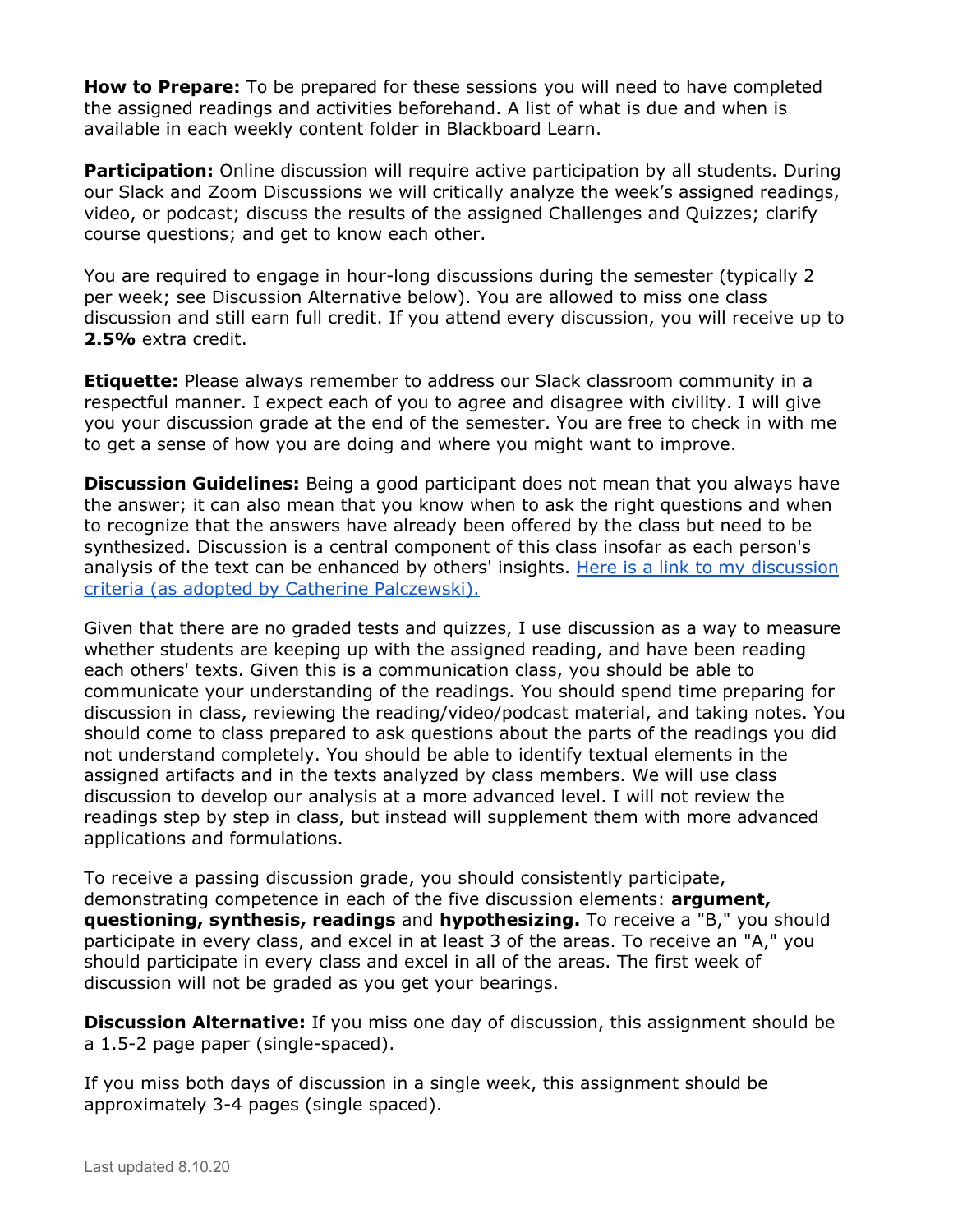**Graduate Students:** For the readings/video/podcast assigned for the day, provide the following:

- 1. Complete bibliographic citations.
- 2. A summary of the reading that identifies the methodology used, the artifact studied, and the main findings (identify the conclusions of the essay, not just the topic).
- 3. 1-3 key quotations that define a concept central to the reading (with correct citations, e.g. page numbers, attached).
- 4. A question or questions you have about the reading or that the reading raised for you (for example from week 11, you might ask: How does Social Credit affect the society as a whole and in what ways? What example of social credit is already in place in U.S. culture? How does this system connect to the totalitarianism described in 1984?
- 5. Connections you see between this reading and other essays we have read. Make a connection to at least 2 other readings.
- 6. A place where you disagree with the reading.
- 7. Apply the key insight from the reading to some other example.

## **14 Challenges**

These count as part of your Participation Grade as we will be discussing these each week.

*Bored and Brilliant* **Challenges 1-7:** Each challenge in the *Bored and Brilliant* book will get you to think through their reliance, and in some cases overreliance, on digital technology, and see how stepping away from the screens that dominate your life can free you up for autobiographical planning and creative thinking. You will do these challenges during Module 1. We will discuss them during our Weekly class discussions.

**Privacy Challenges 1-7:** These challenges are designed to help you protect your privacy, given the significant amount of data collection companies and government agencies are collecting about you. You will do these challenges during Module 4. We will discuss them during our Weekly class discussions.

## **3 Graded Writing Assignments**

These count for 20% of your overall grade.

- 3-page Essay (Module 1) **10%**
- 1.5-page Essay (Module 2) **5%**
- 1.5 page Essay/Personal Reflection (Module 4) **(5%--Part of Future Trend Creative Project)**

## **5 Graded Activities**

These count for 35% of your overall grade.

● Wikipedia Editing Project **(5%)**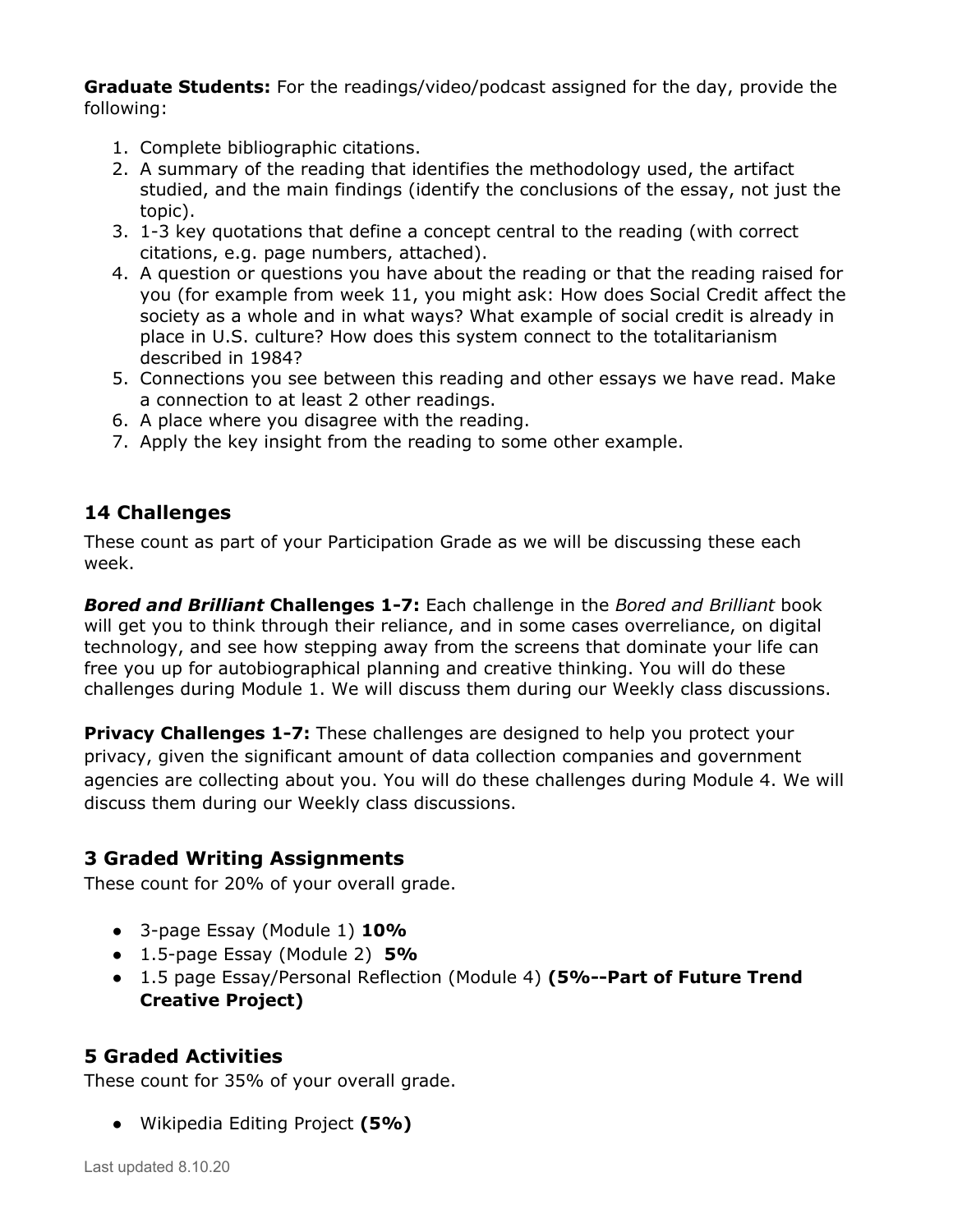- Fortepan Iowa Tagging Project **(5%)**
- Fortepan Fotomontage Project **(10%)**
- Future Trend Creative Project **(25%)**

#### **14 Ungraded Quizzes**

Part of Participation Grade

There are 4 ungraded quizzes based on each assigned novel section. These quizzes can be taken multiple times and are not timed.

#### **Participation**

Counts for 5% of your overall grade.

5% participation will only be awarded to the most engaged and conscientious students.

## **Extra Credit**

Up to 5%

- Fully participate in every class discussion **(up to 2.5%)**
- Uploading a Fortepan Iowa image, properly attributed, to the Wikimedia Commons, and sharing the link on the Slack Discussion Board and with the instructor. This extra credit can be submitted until the last day of class **(up to 2.5%)**

#### **Determination of Grades**

Final grades will be reported using the following scale:

| Percentage | <b>Letter Grade</b> |
|------------|---------------------|
| 93-100%    | A                   |
| 90-92%     | А-                  |
| 87-89%     | B+                  |
| 83-86%     | в                   |
| 80-82%     | B-                  |
| 77-79%     | $C+$                |
| 73-76%     | C                   |
| 70-72%     | $C-$                |
| 63-69%     | $1) +$              |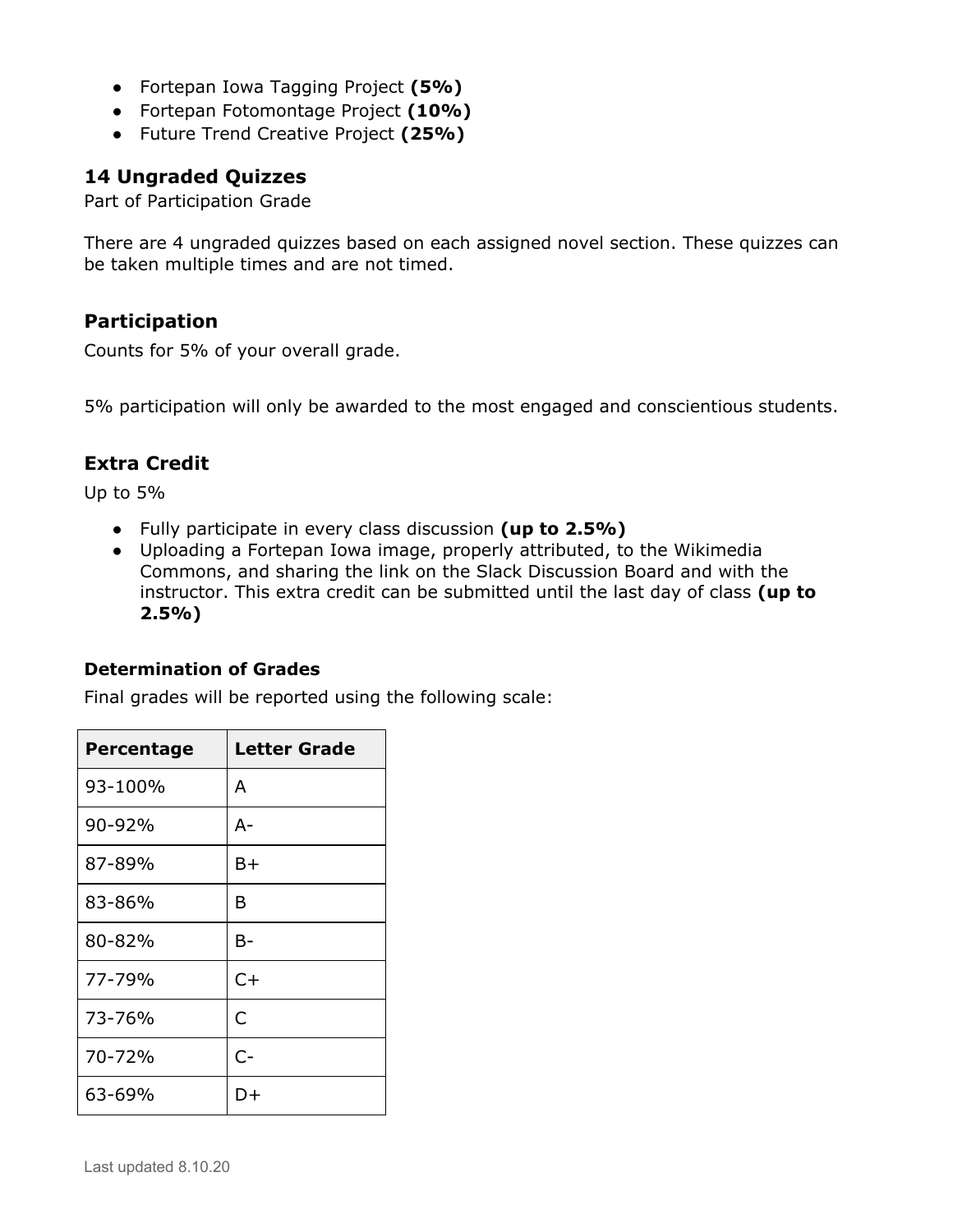| 56-62% | D |
|--------|---|
| 50-55% |   |
| < 50%  |   |

Percentages earned for each assessment will be posted in the My Grades of the tools link on the Blackboard website. The total is figured into a percentage, and the grade is determined by the Grading Scale. Students are expected to monitor their own grades on Blackboard and save all graded work on their own computer.

## **Office of Compliance and Equity Management**

The University of Northern Iowa does not discriminate in employment or education. Visit 13.03 Equal Opportunity & Non-Discrimination Statement [\(https://policies.uni.edu/1303](https://policies.uni.edu/1303)) for additionalinformation.

# **Student Accessibility Services**

The University of Northern Iowa (UNI) complies with the Americans with Disabilities Act Amendments Act of 2008 (ADAAA), Section 504 of the Rehabilitation Act of 1973, the Fair Housing Act, and other applicable federal and state laws and regulations that prohibit discrimination on the basis of disability. To request accommodations please contact Student Accessibility Services (SAS), located at ITTC 007, for more information either at (319) 273-2677 or send an email to [accessibilityservices@uni.edu](mailto:accessibilityservices@uni.edu). Visit Student [Accessibility](https://sas.uni.edu/) Services for additional information. (https://sas.uni.edu/)

# **Disability Services**

The Americans with Disabilities Act of 1990 (ADA) provides protection from illegal discrimination for qualified individuals with disabilities. Students requesting instructional accommodations due to disabilities must arrange for such accommodation through the Office of [Disability](http://www.uni.edu/disability/) Services. The ODS is located at 103 Student Health Center, phone number: 273-2676.

# **The Learning Center @ Rod Library**

All UNI students are encouraged to take advantage of The Learning Center @ Rod Library (TLC) for assistance with writing, math, science, learning and study strategies, as well as other specific content areas. Due to COVID-19, all tutoring and coaching sessions will be done by appointment only and students will have the option to meet with a tutor in-person at Rod Library or via Zoom. Our hours will remain the same, from 10:00 am to 10:00 pm Monday through Thursday. For more information, go to <https://tlc.uni.edu/schedule>, email TheLearningCenter@uni.edu , call 319-273-6023, or visit the TLC desk located on the main floor of Rod Library. If you are unavailable during normal tutoring hours, online tutoring is also available through Smarthinking. You will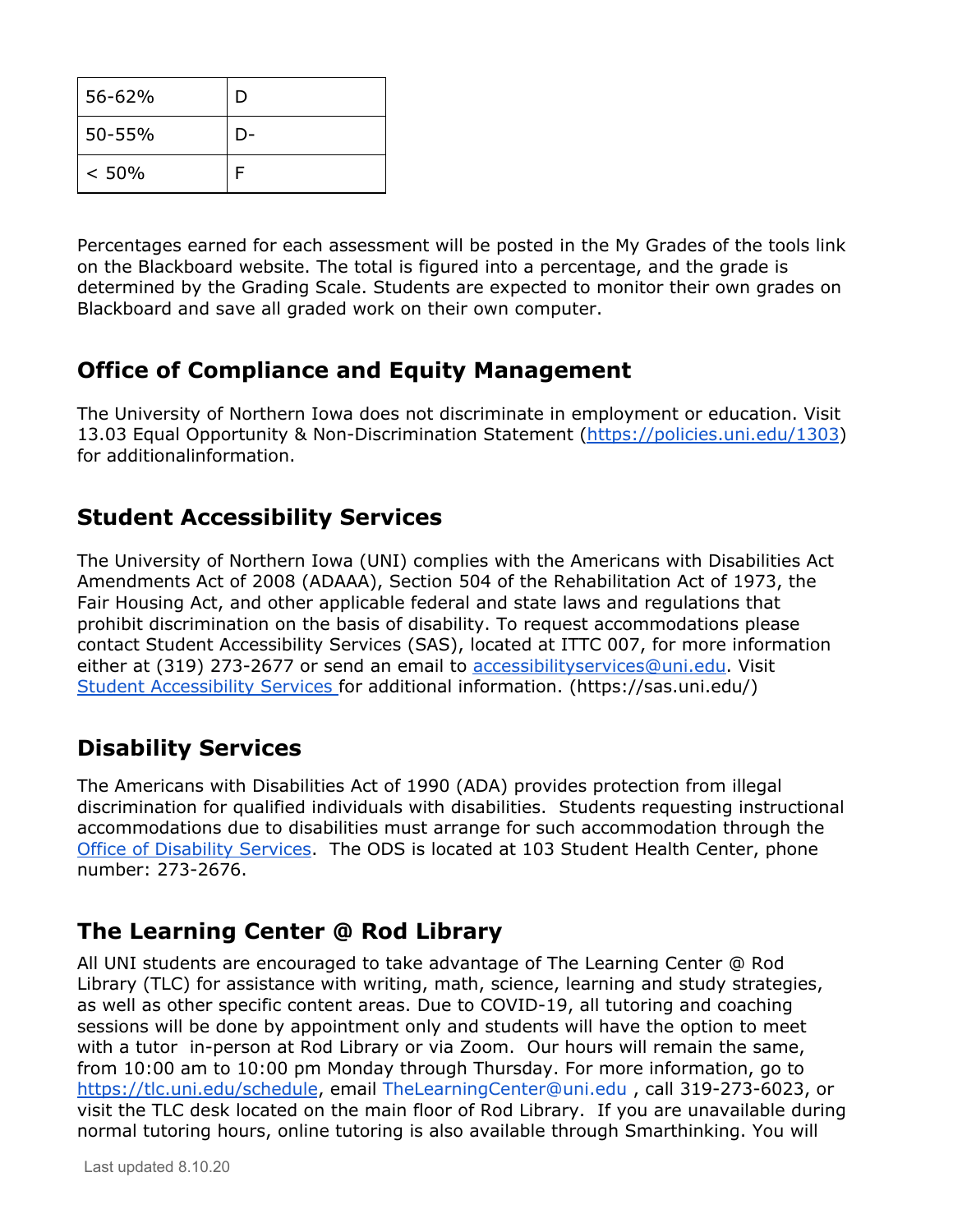need your CATID and passphrase to gain access. To access the Smarthinking platform go to <https://tlc.uni.edu/online> .

## **Diversity and Inclusion Statement**

It is my intent that students from all diverse backgrounds and perspectives be well-served by this course, that students' learning needs be addressed both in and out of class, and that the diversity that the students bring to this class be viewed as a resource, strength and benefit. It is my intent to present materials and activities that are respectful of diversity: gender identity, sexuality, disability, age, socioeconomic status, ethnicity, race, nationality, religion, and culture. Your suggestions are encouraged and appreciated. Please let me know ways to improve the effectiveness of the course for you personally, or for other students or student groups.

**Important note:** Given the sensitive and challenging nature of the material discussed in class, it is imperative that there be an atmosphere of trust and safety in the classroom. I will attempt to foster an environment in which each class member is able to hear and respect each other. It is critical that each class member show respect for all worldviews expressed in class. It is expected that some of the material in this course may evoke strong emotions, please be respectful of others' emotions and be mindful of your own. Please let me know if something said or done in the classroom, by either myself or other students, is particularly troubling or causes discomfort or offense. While our intention may not be to cause discomfort or offense, the impact of what happens throughout the course is not to be ignored and is something that I consider to be very important and deserving of attention. If and when this occurs, there are several ways to alleviate some of the discomfort or hurt you may experience:

- 1. Discuss the situation privately with me. I am always open to listening to students' experiences, and want to work with students to find acceptable ways to process and address the issue.
- 2. Discuss the situation with the class. Chances are there is at least one other student in the class who had a similar response to the material. Discussion enhances the ability for all class participants to have a fuller understanding of context and impact of course material and class discussions.
- 3. Notify me of the issue through another source such as your academic advisor, a trusted faculty member, or a peer. If for any reason you do not feel comfortable discussing the issue directly with me, I encourage you to seek out another, more comfortable avenue to address the issue.

# **Academic Integrity**

To ensure academic integrity and to follow UNI policies on Student [Academic](https://policies.uni.edu/301) Ethics (see: IV. Academic Ethics Violations), students will not plagiarize, misrepresent, fabricate, or cheat. Unless otherwise instructed and approved by the instructor, students will take quizzes and exams **individually**, without collaboration with other parties and/or using notes or other texts. Similarly, students will submit work (papers,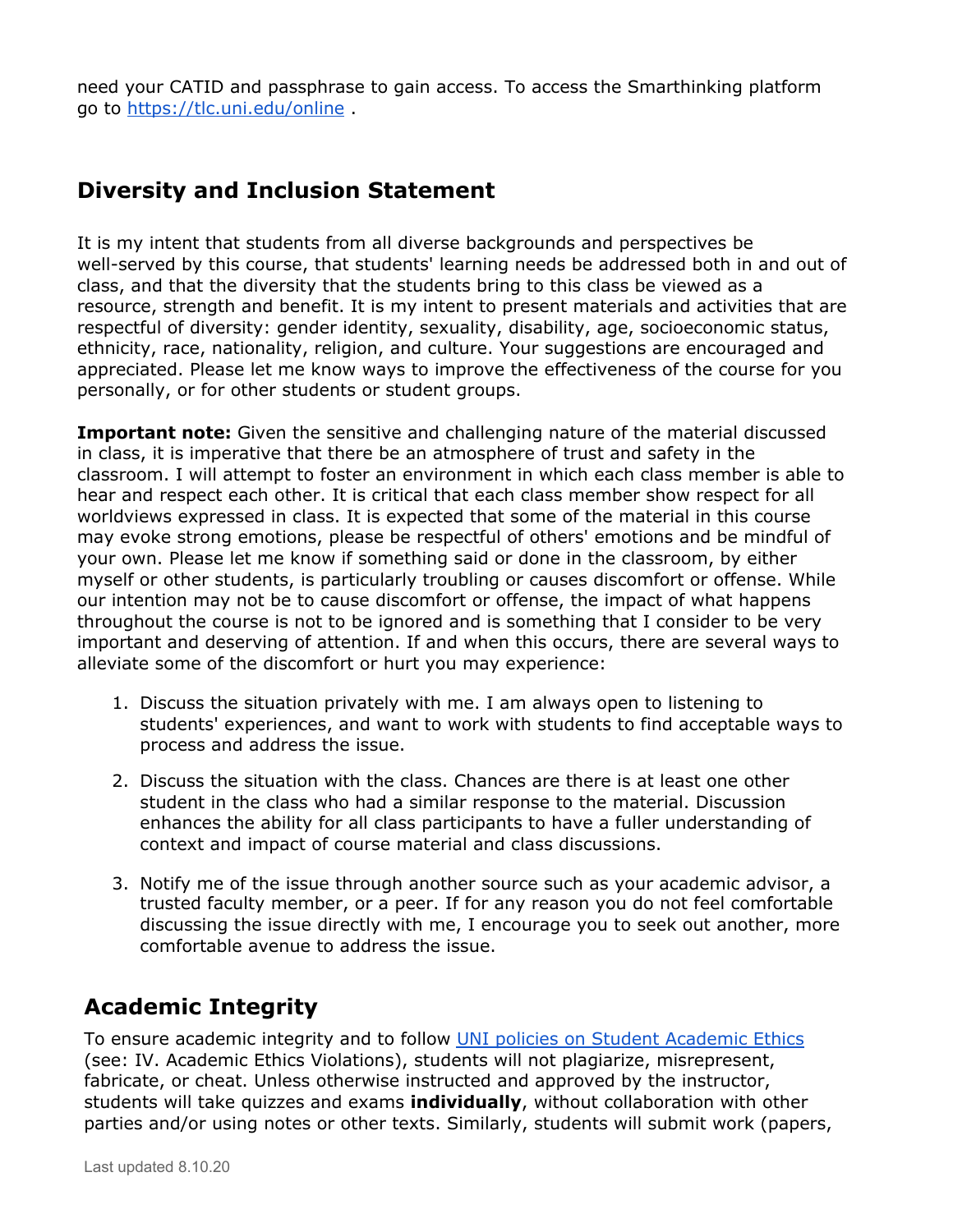presentations, and other assessments) that is their own work (in regard to violations of these ethics policies, see: V. Academic Ethics Sanctions). (https://policies.uni.edu/301)

## **Course Communication and Technology**

## **Online Component**

This course is completely online, utilizing Blackboard Learn for instruction, materials, and communication, as well as SLACK and ZOOM. This online component can be accessed through the UNI [eLearning](http://elearning.uni.edu/) Suite [\(http://elearning.uni.edu/](http://elearning.uni.edu/)).

All of the handouts and information for this course, except for the three required texts, will be available in Blackboard. Students are advised to check the website and their email for communication. Any changes to the course syllabus or schedule will be announced through Blackboard. Assignments are due as specified in the course schedule and on the course Blackboard page in Blackboard. Students are responsible for learning how to use Blackboard for on-time submission of assignments. Blackboard tutorials are also available on the [Blackboard](https://help.blackboard.com/Learn/Student) Learn Help website. (https://help.blackboard.com/Learn/Student)

#### **Communication with Instructor**

I will primarily communicate with students via email, but I will be available by appointment as well for discussion by phone or Zoom. Send personal concerns to me via my personal email address and request appointments with me if you prefer to discuss concerns and questions live by Zoom rather than in an email. Generally, it will take me 24 hours to respond to emails, except on the weekends where it may take up to 48 hours. I will provide feedback on assignment submissions only as needed, and I will do this as well as grade within one week of the submission.

## **Attendance, Late Work, and Makeup Work**

You will get ½ credit for late assignments. Guidelines for missed Discussions are noted above. As stated in the *[U](http://www.uni.edu/catalog/acadreg.shtml#attendance)NI [Catalog](http://www.uni.edu/catalog/acadreg.shtml#attendance)*, "Students are expected to attend class, and the responsibility for attending class rests with the student. Students are expected to learn and observe the attendance rules established by each instructor for each course. Instructors will help students to make up work whenever the student has to be absent for good cause; this matter lies between the instructor and student. Whenever possible, a student should notify the instructor in advance of circumstances which prevent class attendance." This idea is neither novel nor unreasonable. Students should realize that an hour missed cannot be re-lived, that work can seldom be made up 100%, and that made-up work seldom equals the original experience in class.

See UNI Policy on Class [Attendance](https://policies.uni.edu/306) and Makeup Work (https://policies.uni.edu/306)